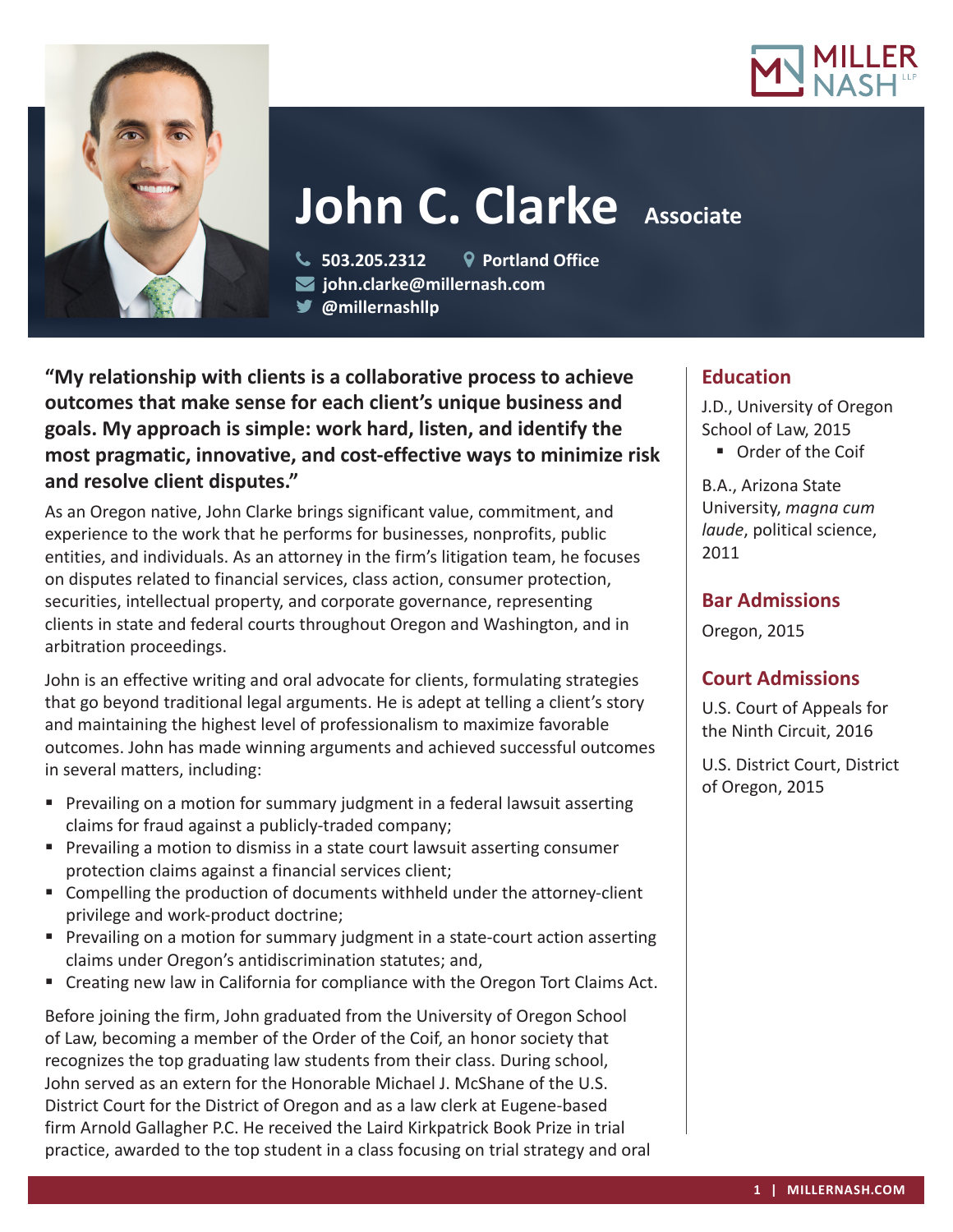

argument. As part of the University of Oregon's nationally ranked legal-writing program, John also served as a tutor and mentor for legal-writing students.

## **Professional Activities**

- Multnomah Bar Association, member
- **Dregon State Bar Association, member**
- American Bar Association, member
- Federal Bar Association, member

#### **Civic Activities**

- U.S. District Court of Oregon Historical Society
	- Board of directors, 2019-present
- Campaign for Equal Justice
	- Large Firm Associates Committee, member

#### **Representative Experience**

#### **Securities & Corporate Governance Litigation**

- Represented a financial institution in a putative class action in state court asserting claims for breach of contract and violations of Oregon's Unlawful Trade Practices Act, prevailing on motion to dismiss.
- Represented Oregon corporation involved in a closely held business dispute among its shareholders, defending against allegations of minority oppression.
- Represented group of investors that collectively lost millions of dollars arising out of the collapse of an Oregon investment company accused of defrauding investors.
- Represented individual clients involved in a closely held business dispute, defending against claims for common law fraud, breach of fiduciary duty, and claims under the Oregon Securities Law, obtaining a favorable resolution for the clients.

#### **Class Action Litigation**

- Represented a software company in a putative class action in federal court asserting claims under the Telephone Consumer Protection Act.
- Represented national trading card seller in a putative class action in federal court asserting claims for violations of Oregon's Unlawful Trade Practices Act, prevailing on motion to dismiss.
- Represented publicly traded corporation in a securities class action in federal court, a state court shareholder derivative lawsuit, and government investigations by the Department of Justice and Securities and Exchange Commission Enforcement Division, defending against claims that arose from allegations of accounting impropriety and insider trading.

#### **Other Commercial, Intellectual Property, and Civil Rights Litigation**

- Represented private education institution in federal lawsuit alleging claims under Section 1983, prevailing on motion to dismiss and successfully obtaining dismissal with prejudice.
- Represented American comic book and manga publisher in a copyright infringement lawsuit in federal court, prevailing on multiple motions to dismiss and successfully obtaining a dismissal of an appeal in the U.S. Court of Appeals for the Ninth Circuit.